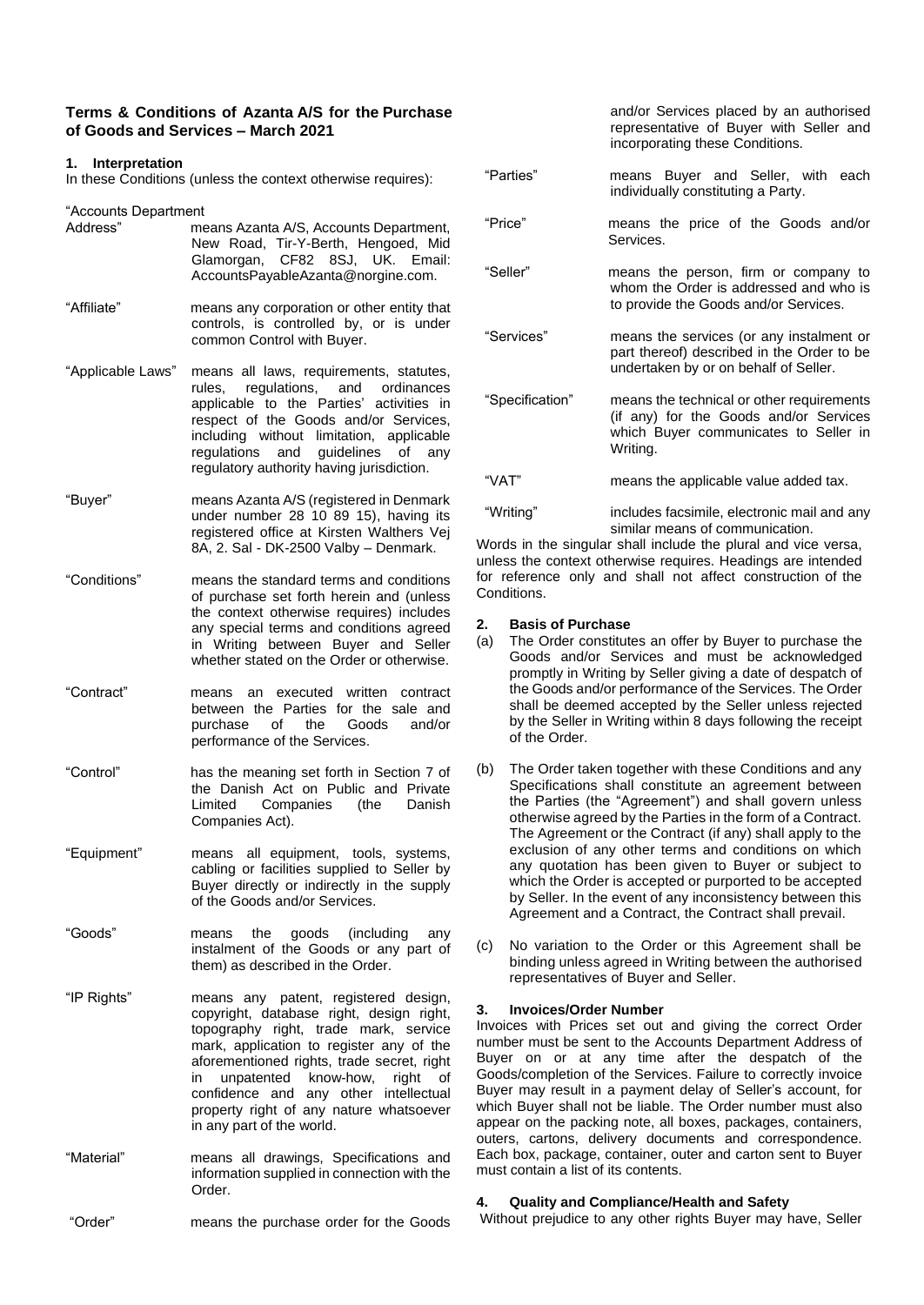warrants to Buyer that:

(a) the Goods will:

- (i) meet in all respects the requirements and conform as to quantity, quality and description with the particulars specified in the Specifications, Order or Contract or as agreed by the Parties in Writing and comply with all Applicable Laws;
- (ii) be fit and sufficient for the purpose for which such Goods are ordinarily used and shall be accompanied by adequate information to ensure that when put to use the Goods will be safe and without risk to health;
- (iii) not infringe any copyright, design or other IP Rights of a third party;
- (iv) be free from defects and of sound materials and workmanship;
- (v) be tested, designed and constructed so as to be safe and without risk to the health and safety of persons using the same;
- (vi) if the purpose for which the Goods are required is indicated in the Order or in Writing by the Parties, either expressly or by implication, be fit for that purpose; and
- (b) the Services will:
	- (i) be performed by appropriately qualified and trained personnel with all due care and diligence and to the highest standard of quality prevailing in the Seller's industry at the time of performance and in accordance with Applicable Laws; and
	- conform to the Specification and all requirements agreed between the Parties.

The provisions of this Condition 4 shall survive any performance, acceptance or payment pursuant to this Agreement and shall extend to any substituted or remedial Goods or Services provided by Seller.

# **5. Progress and Inspection Testing**

- (a) Buyer may at reasonable times inspect the progress of the Services being performed and/or test the Goods during manufacture, processing and storage, and Seller shall at its own cost provide or shall procure the provision of all facilities as may reasonably be required by Buyer for this purpose. Any testing of the Goods shall not imply acceptance of the Goods by Buyer.
- (b) If as a result of any inspection or test under Condition 5(a) Buyer or its representative is of the reasonable opinion that the Goods and/or Services do not comply with this Agreement or are unlikely on completion of manufacture or processing or performance so to comply, Buyer may inform Seller accordingly and Seller shall promptly take such reasonable steps as may be necessary to ensure such compliance.

### **6. Delivery**

- (a) The Goods shall be delivered and the Services performed by Seller at the address and at the time or within the period and in the manner specified in the Order or in Writing by the Parties and time of delivery of the Goods and/or performance of the Services shall be of the essence of this Agreement.
- (b) Delivery shall take place during Buyer's usual business hours and Seller shall supply Buyer, in reasonable time, with any instructions or other information required to enable Buyer to accept delivery of the Goods and/or allow Seller to perform the Services.
- (c) If the Goods are not delivered or the Services not performed at the time or within the period specified in the

Order or in Writing by the Parties, Seller shall be in default by law and Buyer shall be entitled to dissolve or terminate this Agreement without any further notice of default being required, without liability to Seller and without prejudice to any claim for damages or other remedy, including any late delivery penalty specified in the Order or in Writing by the Parties.

- (d) The Goods shall be transported and off-loaded at the sole risk and expense of Seller and shall remain at Seller's risk until accepted by Buyer in accordance with the Order and this Agreement.
- (e) If the Goods are incorrectly delivered Seller will be responsible for any additional expense incurred in delivering them to their correct destination and acceptance of the Goods will not take place until they are delivered to their correct destination as specified in the Order or the Contract (if any).
- (f) The Goods shall be properly packed, marked, secured and delivered in such a manner so that they arrive at their destination in good condition under normal conditions of transport having regard to the nature of the Goods and the other circumstances of the case and in compliance with Applicable Laws.
- (g) Unless otherwise agreed between the Parties in Writing the Goods are not to be delivered or the Services performed in instalments but where the Parties have agreed that delivery of the Goods and/or performance of the Services shall be in instalments, the Agreement shall be treated as a single agreement, and not a severable agreement.
- (h) Unless otherwise agreed between the Parties in Writing before delivery, Buyer shall have no obligation to pay for or return to Seller any packaging or packaging materials for the Goods, whether or not any Goods are accepted by Buyer and whether or not re-usable.
- (i) All Goods shall be transported by the method specified in the Order or in Writing by the Parties or, if no method is specified, by the most expeditious method consistent with ensuring the Goods reach their destination in an undamaged condition.

# **7. Hazardous Goods**

Seller will promptly inform Buyer in Writing of any dangers and special instructions relating to the handling, storage, safe use, transportation or disposal of hazardous goods (including any new information concerning these matters which from time to time becomes available).

### **8. Goods with Limited Shelf Life**

For Goods or components of Goods whose shelf life is limited, Seller shall provide Buyer with the following:

- (a) Storage instructions required for the preservation of the Goods;
- (b) Time span of use, from the date of manufacture;
- (c) Date of expiration which shall appear clearly and indelibly on the packaging of the Goods.

The Seller shall only deliver Goods whose residual shelf time is at least equal to 80% of the total shelf life of the Goods.

### **9. Performance of the Services**

(a) The Services will be performed in accordance with the Order and this Agreement, including without limitation any acceptance criteria or tests, provision of certificates, programme of installation or performance standard that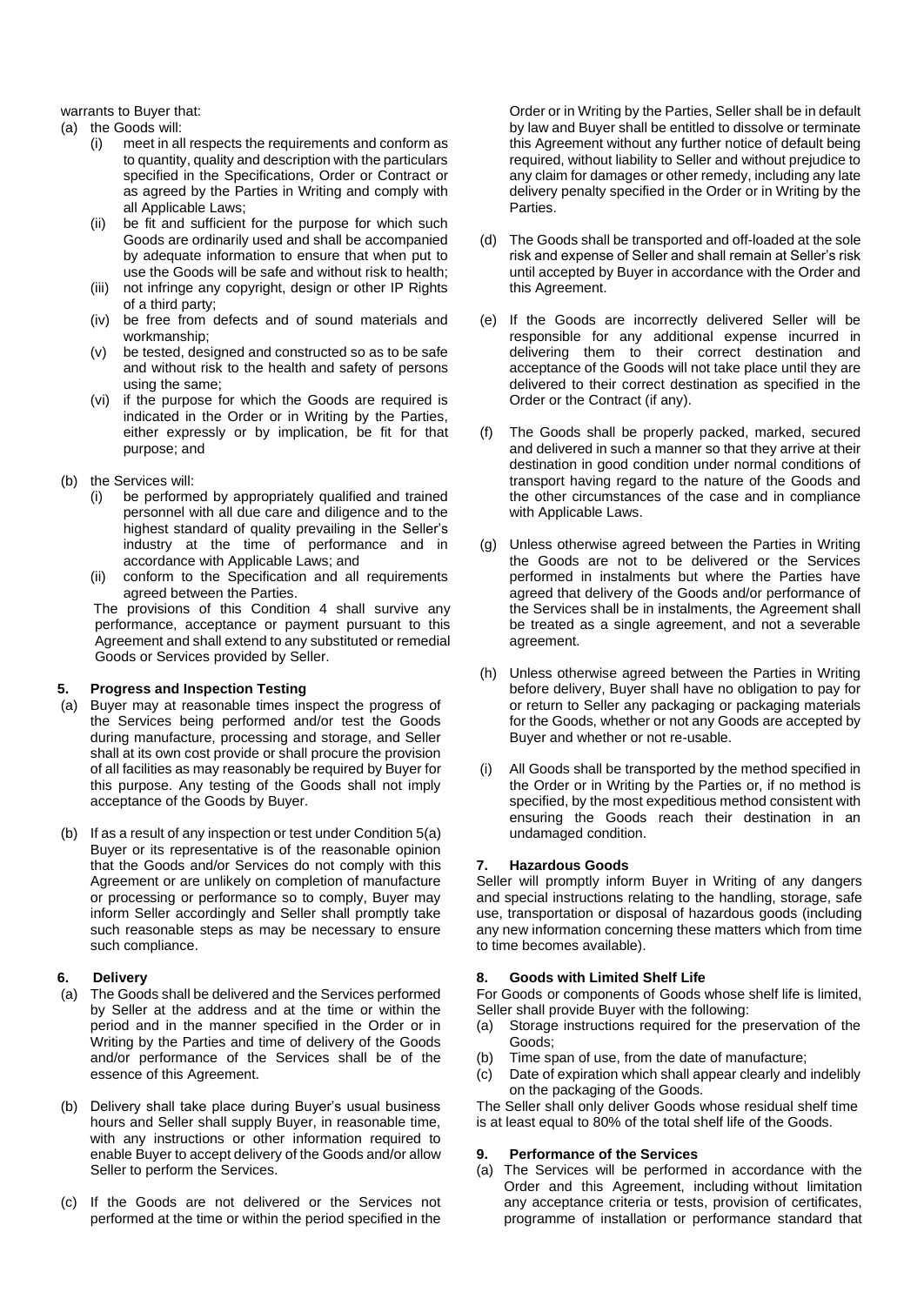may be agreed between the Parties in Writing.

- (b) Where Seller is to provide the Services at Buyer's site, Buyer will ensure that Seller has reasonable access to the site as may be necessary for Seller to perform the Services in accordance with the Order and the Agreement.
- (c) While performing Services at Buyer's site, Seller must:
	- take reasonable care to ensure that the performance of the Services does not interfere with the business of Buyer, its employees or any other consultant or contractor employed on the site;
	- comply with all Applicable Laws;
	- (iii) comply with any policies and procedures required by Buyer and issued to Seller prior to the performance of the Services;
	- (iv) ensure that the Services are performed during Buyer's usual business hours, unless otherwise agreed in Writing by Buyer; and
	- (v) leave the site in a clean and tidy condition at the end of each day and on completion of the Services.

### **10. Storage/Destruction**

If for any reason Buyer is unable to accept delivery of the Goods at the time when the Goods are due and ready for delivery Seller shall, if its storage facilities permit, store and safeguard the Goods and take all reasonable steps to prevent their deterioration until they are actually delivered and Buyer shall be liable to Seller for the reasonable costs (including insurance) relating thereto. Seller may not dispose or otherwise destroy the stored Goods without giving reasonable advance notice in Writing to Buyer.

### **11. Confidentiality/ Buyer's Material and Equipment**

- (a) The Order and this Agreement is confidential between Buyer and Seller, and Seller agrees that no confidential information connected therewith shall be published or disclosed to any third party without Buyer's consent in Writing. This Condition 11 shall survive termination of this Agreement, however arising.
- (b) Seller shall keep in strict confidence all Material and all technical or commercial know-how, Specifications, inventions, or processes of a confidential nature which have been disclosed to Seller by Buyer, its Affiliates and its and their employees, agents or sub-contractors and any other confidential information concerning Buyer's business. Seller shall restrict disclosure of such confidential material to its employees, agents or subcontractors who need to know the same for the purpose of discharging Seller's obligations to Buyer, and shall ensure that all such employees, agents or sub- contractors are subject to obligations of confidentiality corresponding to those of Seller.
- (c) All Material, Equipment and other data supplied by Buyer to Seller or purchased by Seller on behalf of Buyer shall, at all times be and remain as between Buyer and Seller, the exclusive property of Buyer and be marked as such by Seller, but shall be properly insured, kept securely and maintained by Seller in good condition until delivered to Buyer, and shall not be disposed of or used other than in accordance with Buyer's instructions or authorisation in Writing. Seller shall indemnify Buyer against all loss thereof or damage thereto while in Seller's possession or control. In the case of Equipment purchased by Seller on behalf of Buyer, Seller shall assign or transfer to Buyer any warranties received from the relevant manufacturer or supplier.
- (d) Where the Goods and/or Services are designed, created or otherwise developed by or for Seller pursuant to the Order and this Agreement, then all IP Rights in the Goods and/or Services throughout the world shall belong to Buyer absolutely. Seller hereby assigns with full title guarantee and free from all third party rights, all such IP Rights to Buyer with the intent that upon the making or creation of the Goods and/or Services the IP rights shall automatically vest in Buyer. Seller shall promptly at Buyer's request, do or procure to be done all such further acts and things and the execution of all such documents as Buyer may from time to time require for the purposes of securing for Buyer the full benefit of this Agreement, including all rights, title and interest in and to the IP Rights and all other rights assigned to Buyer.
- (e) Seller irrevocably undertakes that neither it nor any other person will assert against Buyer or any third party any moral rights in or relating to the IP Rights and warrants that all such moral rights are irrevocably waived and extinguished.

### **12. Risk and Property**

The Goods shall remain at the risk of Seller until delivery to Buyer is complete (including off-loading and stacking), when risk and ownership of the Goods shall pass to Buyer.

#### **13. Rejection/Remedies**

- (a) Without prejudice to any of its rights, Buyer may by notice in Writing to Seller reject any or all of the Goods and/or Services if Seller fails to comply with any of its obligations under this Agreement.
- (b) Buyer shall not be deemed to have accepted any Goods and/or Services or any part hereof until Buyer has had a reasonable time to inspect them following delivery and/or performance, or if later, within a reasonable time after any latent defect in the Goods and/or Services has become apparent.
- Buyer shall when giving notice of rejection specify the reason for such rejection, and Seller shall within 8 days following receipt of notice of rejection remove any rejected Goods at Seller's risk and expense.
- (d) In the case of rejected Goods or Services Seller shall, at Buyer's option, without prejudice to any claim of Buyer against Seller for damages sustained in connection with the Seller's breach of this Agreement and Buyer's right to suspend any payment obligation it may have under this Agreement:
	- (i) replace rejected Goods with Goods conforming in all respects with the terms of this Agreement; and/or
	- (ii) re-perform the defective Services;<br>(iii) treat the Agreement as discharged
	- treat the Agreement as discharged by Seller's breach and require the repayment of any part of the Price of the Goods and/or Services paid; and
	- (iv) reimburse Buyer for all freight and handling costs reasonably incurred by Buyer and/or for which it may be liable in respect of such Goods and/or Services.
- (e) If the Goods are not promptly removed by Seller, Buyer may return the Goods at Seller's expense and risk.

#### **14. Warranty**

Without prejudice to any other remedies of Buyer, Seller shall as soon as reasonably practicable, upon the written request of Buyer and at the cost of Seller: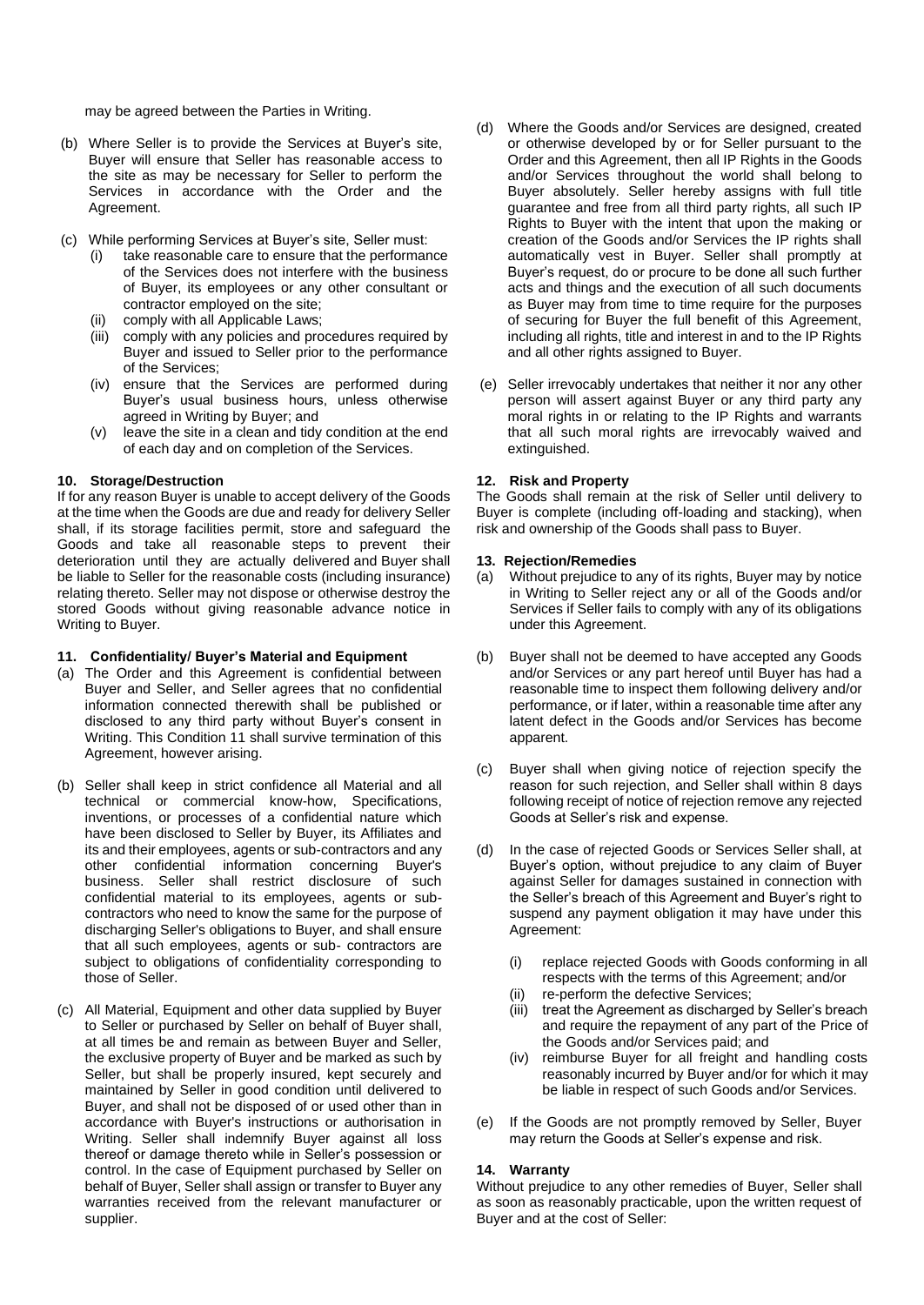- (a) replace or (at Buyer's option) repair all Goods which are or become defective where such defect occurs under proper usage and is due to faulty design, or inadequate or faulty materials or workmanship, Seller's erroneous instructions as to use, erroneous data or any breach by Seller of any provision of this Agreement. Repairs and replacements shall themselves be subject to the foregoing obligations after repair or replacement;
- (b) re-perform any Services found to have been performed defectively.

### **15. Price and Payment of Goods and Services**

- (a) The Price of the Goods and/or the Services shall be as stated in the Order or the Contract (if any) and, unless otherwise agreed between the Parties in Writing, shall be exclusive of any VAT.
- (b) Seller shall pay all charges for packaging, packing, shipping, carriage, insurance and delivery of the Goods to Buyer and any import taxes or duties or other duties, taxes, imports or levies (other than VAT) in respect of the Goods and/or Services.
- (c) No increase in the Price may be made (whether on account of increased material, labour or transport costs, fluctuation in rates of exchange or otherwise) without the prior consent of Buyer in Writing.
- (d) If no Price is stated in the Order or in the Contract, the Price shall be i) the price last quoted to Buyer in Writing, or ii) the price last paid by Buyer to the Seller for the Goods and/or Services, or iii) the prevailing market price, whichever is the lowest.
- (e) Once the Goods and/or Services have been delivered in accordance with Condition 6, Seller shall send a correct invoice for the Goods and/or Services in accordance with Condition 3, and Buyer shall unless otherwise agreed in Writing pay such invoice 60 days from the date of invoice.
- (f) With respect to Services, Seller shall submit with the invoice, without limitation, a reasonable description of the Services performed and a list of any direct expenses incurred in the provision of the Services, together with supporting documentation. Reasonable direct expenses in relation to the Services will be reimbursed, subject to Buyer's prior approval in Writing.
- (g) Buyer, upon reasonable notice to Seller, shall have the right, either itself or through a third party, to conduct an audit of Seller's accounts with respect to invoices rendered. Buyer shall use reasonable endeavours to ensure that any such audit is conducted in a manner designed to minimise inconvenience to Seller.
- (h) Buyer shall be entitled to any discount for prompt payment, bulk purchase or volume of purchase customarily granted by Seller, whether or not shown on its own terms and conditions of sale.
- Without prejudice to any other right or remedy it may have, Buyer reserves the right to set off any amount owing at any time to it by Seller against any amount payable by Buyer to Seller under this Agreement or the Contract, if any.
- (j) Payment of the Price of the Goods and/or the Services does not imply a waiver of any other right Buyer may have against Seller under this Agreement or any Contract.

# **16. Seller's Obligations**

Seller shall immediately inform Buyer in Writing if at any time Seller becomes aware (whether prior to or after delivery) of the Goods and/or performance of the Services of: (a) any defect or failure of the Goods and/or Services or any other similar goods and/or similar services; or (b) any unsuitability for any purpose identified in Writing for which the Goods and/or Services or any other similar goods and/or services were supplied and/or performed by Seller.

# **17. Assignment and Sub-Contracting**

Seller shall not assign, transfer, charge or sub-contract the manufacture and production of the Goods and/or the performance of the Services to another party, in whole or in part, without the prior consent of Buyer in Writing. No subcontracting by Seller shall in any way relieve Seller of any of its responsibilities under the Order or this Agreement. Buyer may at any time assign or transfer all or any of its rights or obligations under this Agreement to an Affiliate.

### **18. Indemnity and Insurance**

- (a) Seller shall indemnify and hold Buyer harmless against all actions, suits, claims, demands, costs, proceedings, charges, damages, losses and expenses suffered or incurred by Buyer, including without limitation reasonable legal fees and expenses, due to, arising from or in connection with:
	- (i) any negligent or wilful acts or omissions of Seller, its servants, agents or contractors in supplying, delivering and/or installing the Goods and/or in the performance of the Services;
	- (ii) the breach of any provision of this Agreement or Contract (if any) by Seller;
	- (iii) the breach of any warranty given by Seller in relation to the Goods and/or the Services;
	- (iv) any defect in the workmanship, materials or design of the Goods or their packaging;
	- (v) any infringement or alleged infringement of any patent, copyright, registered design, design right, trade mark, trade name or other IP Rights for or relating to the Goods and/or Services unless such infringement has occurred directly as a result of any Specification supplied by Buyer; and
	- (vi) an incorrect description of the Goods and/or Services by Seller.
- (b) Seller shall effect with a reputable insurance company a policy or policies of insurance covering all matters which are the subject of indemnities under this Agreement and shall at the request of Buyer produce the relevant policy or policies together with receipts or other evidence of payments of the latest premium due thereunder.

### **19. Force Majeure**

"Force Majeure" means in relation to either Party, a circumstance beyond the reasonable control of that Party (the "Claimant") including, without limitation, strikes and other industrial disputes (excluding strikes or labour disputes between any Claimant and its employees), PROVIDED ALWAYS that the Claimant i) notifies the other Party as soon as reasonably practicable of the Force Majeure event and ii) exerts its best efforts to eliminate, cure or overcome any such circumstances and to resume performance of its obligations in a timely manner. If such failure or delay continues for a period in excess of four (4) weeks, the Claimant shall be in default and the other Party may dissolve or terminate this Agreement and any Contract forthwith without liability by giving notice in Writing to the Claimant. During such four week period, the Claimant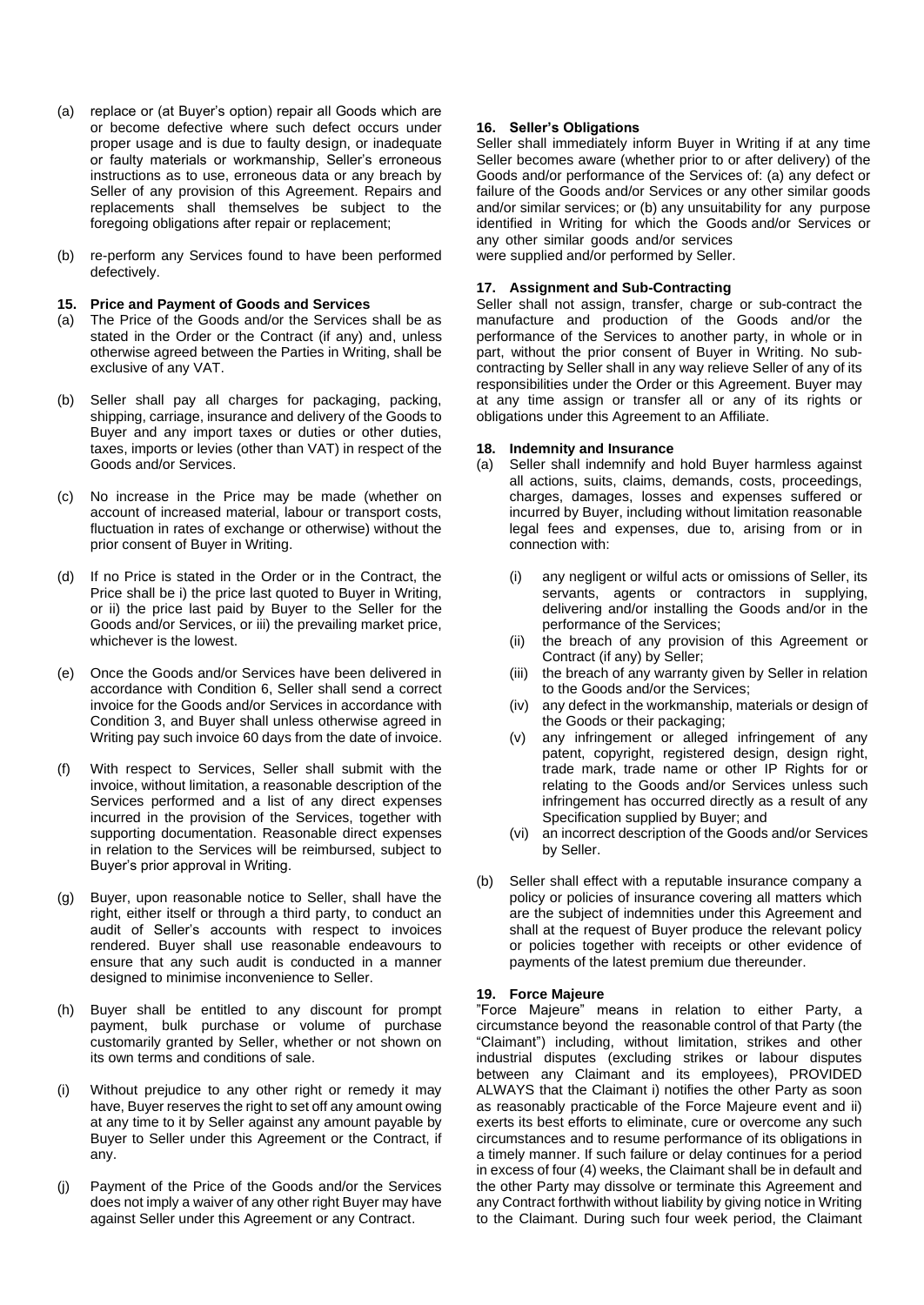shall not be deemed to be in breach of the Agreement or otherwise liable to other Party for any delay in performance or any non- performance of any obligations under this Agreement to the extent the delay or non-performance is due to Force Majeure.

### **20. Notices**

Any notice given or made under or in connection with this Agreement shall be in Writing and shall be deemed to have been duly given or made and deemed received as follows:

- (a) if correctly sent by recorded delivery post to the Party concerned at its address specified on the Order or such other address as that Party may from time to time notify in Writing, such notice shall be deemed received three (3) working days after such posting;
- (b) if delivered personally, such notice shall be deemed received on the date of the personal delivery; and
- (c) if sent by facsimile or electronic transmission with confirmed receipt, with a follow-up notice of the same sent within two (2) working days either in accordance with (a) or (b) above, such notice shall be deemed received when despatched.

# **21. Termination and Insolvency**

- (a) Buyer shall be entitled to dissolve or terminate this Agreement without liability to Seller forthwith upon notice in Writing to Seller:
	- (i) if Seller enters into a suspension of payment, becomes bankrupt, insolvent, compounds with its creditors, has distress or execution levied upon its property (which has not been remedied within 15 days after receipt of a notice from Buyer in Writing), is wound up, goes into liquidation (except for the purposes of a bona fide reconstruction), has a receiver, administrative receiver, or administrator appointed of the whole or any part of its assets, or shall suffer the appointment of any similar person under Applicable Laws; or
	- (ii) if Seller ceases or threatens to cease to carry on business; or
	- (iii) if Seller is in material breach of its obligations under this Agreement and fails to remedy the breach (if capable of remedy) within 15 days after receipt of a notice from Buyer in Writing specifying the breach; or
	- (iv) there is a change of Control of Seller.
- (b) Buyer may cancel any Order or part thereof by notice to Seller in Writing at any time prior to delivery. In the event that Buyer exercises its rights of cancellation, its sole liability to Seller shall be to pay for the cost to Seller (not exceeding the Price) of the work reasonably carried out by Seller or, in relation to the Goods at the date of cancellation, any liability reasonably incurred by Seller to a third party at the date of termination in relation to the manufacture and supply of the Goods. Written evidence of all such costs must be provided.
- (c) The exercise of any rights granted to Buyer hereunder shall not prejudice or affect any right of action or remedy which may have already accrued or may accrue thereafter to Buyer or the continuation of any provision expressly stated to survive, or implicitly surviving, termination.
- (d) On termination or dissolution of this Agreement or the Contract for any reason Seller shall immediately deliver to Buyer:
	- (i) all Equipment and documents relating thereto and all Material and all copies of information and data provided by Buyer to Seller for the purposes of this

Agreement or the Contract. Seller shall certify to Buyer that it has not retained any copies of Material or other information or data, except for one copy which Seller may use for audit purposes only and subject to the confidentiality obligations in Condition 11; and

- (ii) all Specifications, programs (including source codes) and other documentation comprised in any deliverables supplied under this Agreement or the Contract and existing at the date of such termination, whether or not then complete. All IP Rights in such materials shall automatically pass to Buyer (to the extent that they have not already done so by virtue of Condition 11 (d)).
- (e) If Seller fails to fulfil its obligations under Condition 21(d), then Buyer may enter Seller's premises and take possession of any such items which should have been returned. Until they have been returned or repossessed, Seller shall be solely responsible for their safe keeping.

# **22. General**

- (a) No waiver by Buyer of any breach of this Agreement by Seller shall be considered as a waiver of any subsequent breach of the same or any other provision. Rights under this Agreement are cumulative and do not exclude rights provided by Applicable Laws.
- (b) If any provision of this Agreement is held by any competent authority to be invalid or unenforceable in whole or in part, the validity of the other provisions of this Agreement and the remainder of the provisions in question shall not be affected thereby.
- (c) Seller shall not disclose or exploit in any publicity in any form this Agreement or Seller's relationship with Buyer without the prior permission in Writing of Buyer.
- (d) Nothing in this Agreement is intended to, or shall operate to, create a partnership between the Parties, or to authorise either Party to act as agent for the other, and neither Party shall have authority to act in the name or on behalf of or otherwise to bind the other in any way.
- (e) All notices and communications between the Parties shall be in English unless otherwise agreed in Writing by the Parties.
- (f) Seller shall and shall procure that persons associated with it and any agents or sub-contractors shall comply with all Applicable Laws and codes relating to anti-bribery, anticorruption and data protection ("Relevant Requirements"). Seller shall not do, or omit to do, any act that will cause or lead Buyer to be in breach of any of the Relevant Requirements. Breach of this clause shall be deemed a material breach under Condition 21 (a) (iii).
- (g) Supplier shall comply with all applicable anti-slavery and human trafficking laws, statutes, regulations and codes from time to time in force. Supplier shall maintain its own policies and procedures to ensure its compliance with such anti-slavery and human trafficking laws.
- (h) The Parties will comply with the provisions of the applicable EU and any other data protection laws including the General Data Protection Regulation (Regulation EU2016/679).

### **23. Governing Law and Jurisdiction**

(a) This Agreement shall be governed by and construed in accordance with the laws of Denmark to the exclusion of the United Nations Convention on the International Sale of Goods (1980).

### **(b) THE PARTIES AGREE TO SUBMIT TO THE EXCLUSIVE JURISDICTION OF THE COURTS OF COPENHAGEN TO SETTLE ANY DISPUTES WHICH MAY ARISE OUT OF,**